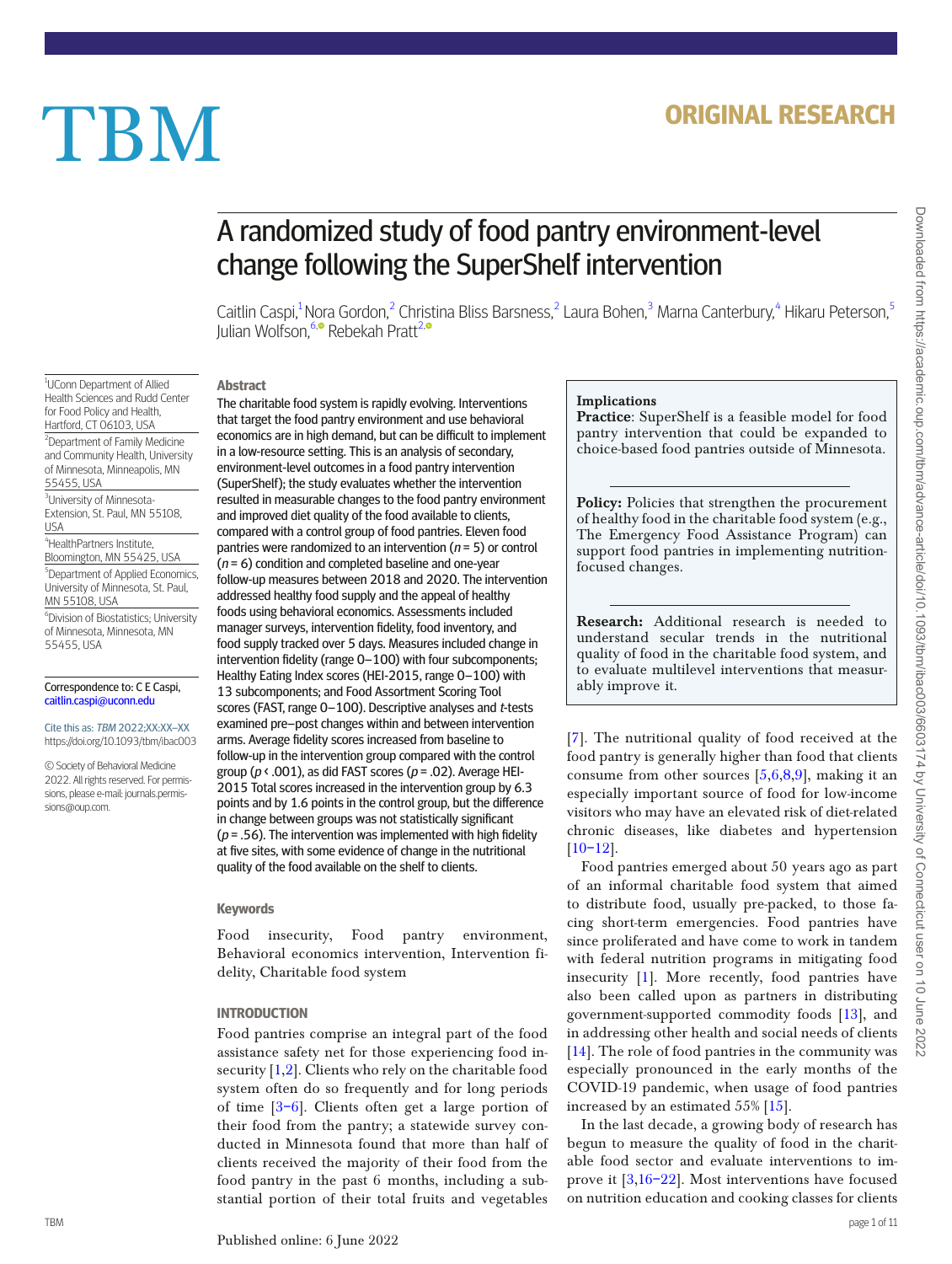<span id="page-1-2"></span><span id="page-1-1"></span><span id="page-1-0"></span>[[12,](#page-10-9)[18](#page-10-12)]. Alternately, some interventions in food pantries have targeted the food pantry environment, for example, by encouraging healthier food sourcing or targeting client behavior. In particular, food pantries have begun making environment changes using behavioral economics to nudge certain food selections [[3](#page-10-2)[,17,](#page-10-13)[23](#page-10-14)–[26\]](#page-10-15). Behavioral economics uses strategies such as choice architecture to shape human decisions [[27\]](#page-10-16); in the public health context, behavioral economic strategies are used to make a healthy choice the easiest choice [\[28](#page-10-17)]. As such, they aim to change individual behavior while minimizing time and resource burdens on the individual.

<span id="page-1-6"></span><span id="page-1-3"></span>Understanding how well environmental and nudging strategies can be implemented is critical in food pantries, where the capacity of staff and volunteers is often stretched and budgets are limited [\[1\]](#page-10-0). Data also suggest that food pantry staff and volunteers harbor some skepticism that clients want healthy foods at all, or know how to cook them [\[29–](#page-10-18)[31\]](#page-10-19). Data from food pantry clients contradict these perceptions [[32](#page-10-20)[–35](#page-10-21)]. A statewide survey of over 5,000 Minnesota clients demonstrated a consistent preference for healthy, staple foods like meat, fruits and vegetables, and dairy, and suggested that their challenge was consistently accessing these foods at the pantry. The overwhelming majority of clients said that they would like to provide their household with more fruits and vegetables, and that someone in their household knew how to prepare many fruits and vegetables [[7\]](#page-10-4).

The misalignment of staff and volunteers' orientation and clients' realities yields a potential "buy-in" challenge for interventions in the charitable food sector that could limit the successful implementation of changes within the sector. Indeed, in a pilot evaluation of a community-led food pantry intervention, SuperShelf, such implementation challenges were apparent. SuperShelf relies on a skilled consultant to work with food pantries over a period of several months on a "transformation" process to improve both the supply of healthy food available to clients, as well as the appeal of those foods as clients are making their selections. The 2019 SuperShelf pilot evaluation transformed two intervention sites, but only one with high fidelity to the planned intervention process; the nutritional quality of client food selection improved significantly only in the food pantry with high intervention fidelity [\[3](#page-10-2)]. The SuperShelf intervention has since undergone further development and consultant training. A rigorous evaluation was conducted to examine client-level outcomes in an expanded study with 16 sites randomized to an intervention or control condition. The aim of the current study is to explore secondary, environmentlevel outcomes in the intervention, specifically, how well the SuperShelf intervention was implemented in a group-randomized study, and whether the intervention resulted in changes in measures of the food pantry nutritional quality compared with a control group of pantries.

#### **METHODS**

#### Overall study design

<span id="page-1-4"></span>The study was a group-randomized intervention evaluation in 16 food pantries in Minnesota [36]. Pantries were selected to participate through an application process that occurred in two waves and drew 62 unique applicants. To participate, pantries were required to have "full client-choice," in which food was displayed on the shelf and clients were able to physically select or decline food from all different food groups. They were also required to have a worker who could devote 4–6 h per month to implementing intervention activities. Applications were reviewed by a team of community and research partners and were ranked, based on their responses, on capacity to implement the intervention, whether data collection and study timeline goals were feasible at the site, and whether the pantry could be reasonably matched to another pantry prior to randomization—for example, a single food pantry that served only college students was not selected to participate.

<span id="page-1-5"></span>In total, 16 food pantries were selected to participate. Baseline data were collected over two waves of eight food pantries (February–May 2018 and February–June 2019). Follow-up data were intended to be collected at each site after 1 year. However, due to the COVID-19 pandemic, in March 2020, food pantries were closed for indoor visits and began distributing prepacked food bags outdoors. At this time, in-person data collection measures were terminated, before follow-up data were collected in five Wave 2 pantries. Therefore, 11 sites completed baseline and follow-up data. The primary outcome of the larger evaluation study (and the outcome on which the sample size was based) was change in food pantry client diet quality from baseline to follow-up; results of that analysis are forthcoming.

#### Randomization

page 2 of 11 TBM Within each wave, the selected food pantries were matched prior to randomization. Three factors were used in matching: (1) Rural-Urban Commuting Area (RUCA) Codes [37] which measure area population density and urbanization, which range from 1 (for more dense, more urban areas) to 10 (for less dense, less urban areas); (2) regional food bank areas, which reflect different primary food sourcing agencies for the pantry; and (3) the interventionist who would be assigned to work with each food pantry, which was based on University of Minnesota-Extension SNAP-Ed educator region. Each food pantry was matched with the pantry with the same or closest RUCA code. If more than one pair could be formed with the same RUCA code, food bank region and then interventionist were used as additional factors. Randomization was conducted by the project manager using a virtual coinflip generator (available at www.random.org) to flip four coins at once in each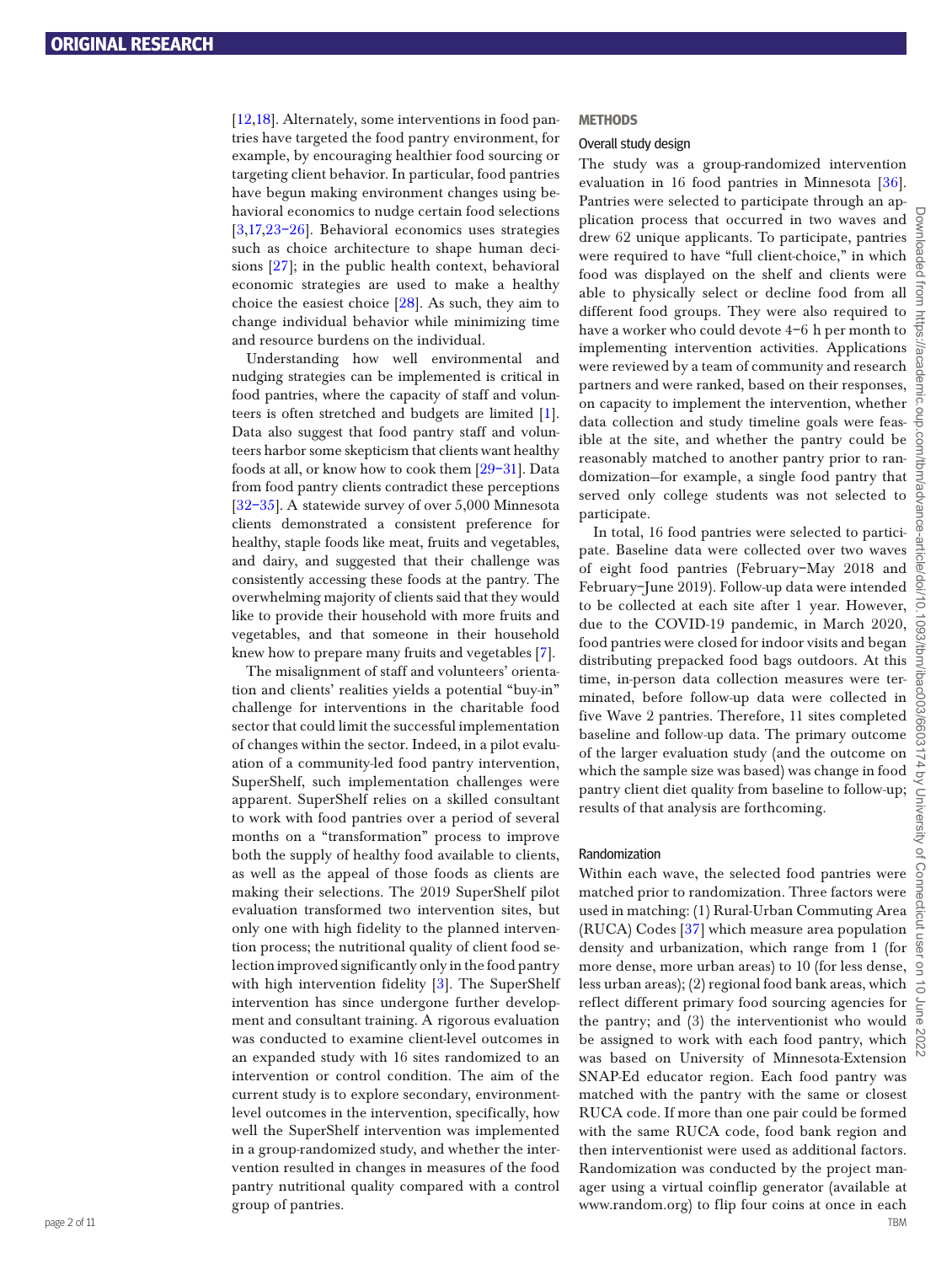wave, with one of each food pantry in each pair des ignated as heads, the other designated as tails, and the coinflip outcome representing selection to the intervention group. Control food pantries received no intervention during the data collection period (baseline and 1-year follow-up), but were supported in completing intervention activities in their food pantry following the study data collection (i.e., de layed intervention).

### Intervention

SuperShelf is a collaborative community-led intervention developed by a core team of representatives from a food shelf, a food bank, an integrated healthcare system, a university research team, and the university's Extension services [38]. The aim of SuperShelf is to transform food shelves by cre ating welcoming environments for communities to access appealing, healthy foods. Transformations (the intervention) focused on two major phases of change. In the first phase, which focused on the supply side, the aim was to operationally embed strategies at the food pantry to increase consistent access to healthy and culturally appropriate foods and meet intervention-defined stocking standards. In the second phase, the aim was to improve the shopping experience for clients and use behav ioral economics to make the healthiest choice the easiest choice. Specifically, the food pantry was arranged into food groups, much like a grocery store, with a focus on increasing the visual prominence and appeal of healthy foods and decreasing that of less healthy foods. The intervention approach was guided by a set of values identified by the core team, meant to promote client-centeredness (good food, respect for all, collaborative partnership, evidencebased practices, and systemic thinking).

Trained SuperShelf consultants, who were most commonly SNAP-Ed educators at the University of Minnesota-Extension, worked with each food pantry over a period of months during each transform ation. In the first phase, consultants worked with pantry staff, particularly those responsible for ordering food, along with their food bank representatives, to increase the quantity and variety of healthy food available to clients. Using historical ordering data, consultants examined the mix of existing food sources at the pantry, their purchasing priorities, their donation patterns, and the utilization of The Emergency Food Assistance Program (TEFAP) foods. They suggested tradeoffs in ordering to min imize spending on less healthy food and increase spending on healthy and culturally appropriate items while staying within budget. They also suggested ways to maximize free and low-cost healthy food sources such as TEFAP and retail rescue, le verage donation streams through messaging, and seek out new sources of healthy foods (e.g., from community gardens, local farmers, and produce

distributions). Sourcing fruits and vegetables in all forms, including canned, frozen, dried, and fresh, was encouraged. A set of stocking standards de veloped with input from charitable food staff [39] served as the benchmark for pantries to maintain a consistent supply of healthy staple foods on the shelf (not just in backstock).

In the second phase, the intervention used behavioral economics to increase the prominence and appeal of healthy foods and improve the overall shopping environment. Consultants worked with pantry staff to reorganize foods into major food group categories on the shelf and in a particular order, much like in a grocery store, with fruits and vegetables always first, followed by grains, proteins, dairy, cooking, and baking items. Last in the shop ping order were processed food categories such as snacks, beverages, canned and boxed meals, and desserts. Consultants also addressed pantry layout to further prioritize healthy foods and increase ease of shopping.

Next, consultants examined how food was offered to clients and how much of each type of food they were allowed to take. It is customary for food pan tries to set limits on most food items and offer some specific foods by default. These practices may be more prescriptive than necessary. For example, at the first SuperShelf food pantry, the practice had previously been to offer each household one pan cake mix, one syrup, and one baking flour per visit without substitutions, which served as an uninten tional nudge to take these specific products even if they would not otherwise have been selected. The food pantry was then arranged to promote healthy foods (e.g., by putting fruits and vegetables first, by putting whole grains at eye level, by arranging them in attractive displays, and bundling them with other foods to make a meal). The approach also de-emphasized less healthy foods such as baking mix and syrup by grouping them in larger categories. For example, all baking items, condiments, and spices were grouped together and clients could make their selections within those options. Finally, SuperShelf branded signs were placed around the food pantry to label food groups. Overall, these practices pro moted healthy items, eliminated less healthy de faults and made shopping more akin to a grocery store experience.

#### Data collection and measures

#### *Pantry characteristics*

Food pantry manager surveys at baseline and follow-up assessed pantry characteristics, including monthly households served, monthly pounds of food distributed, number of full-time employees, number of freezers, and number of coolers. At baseline, one food pantry did not report the number of monthly households served or monthly pounds of food dis tributed, so these data were drawn from their site's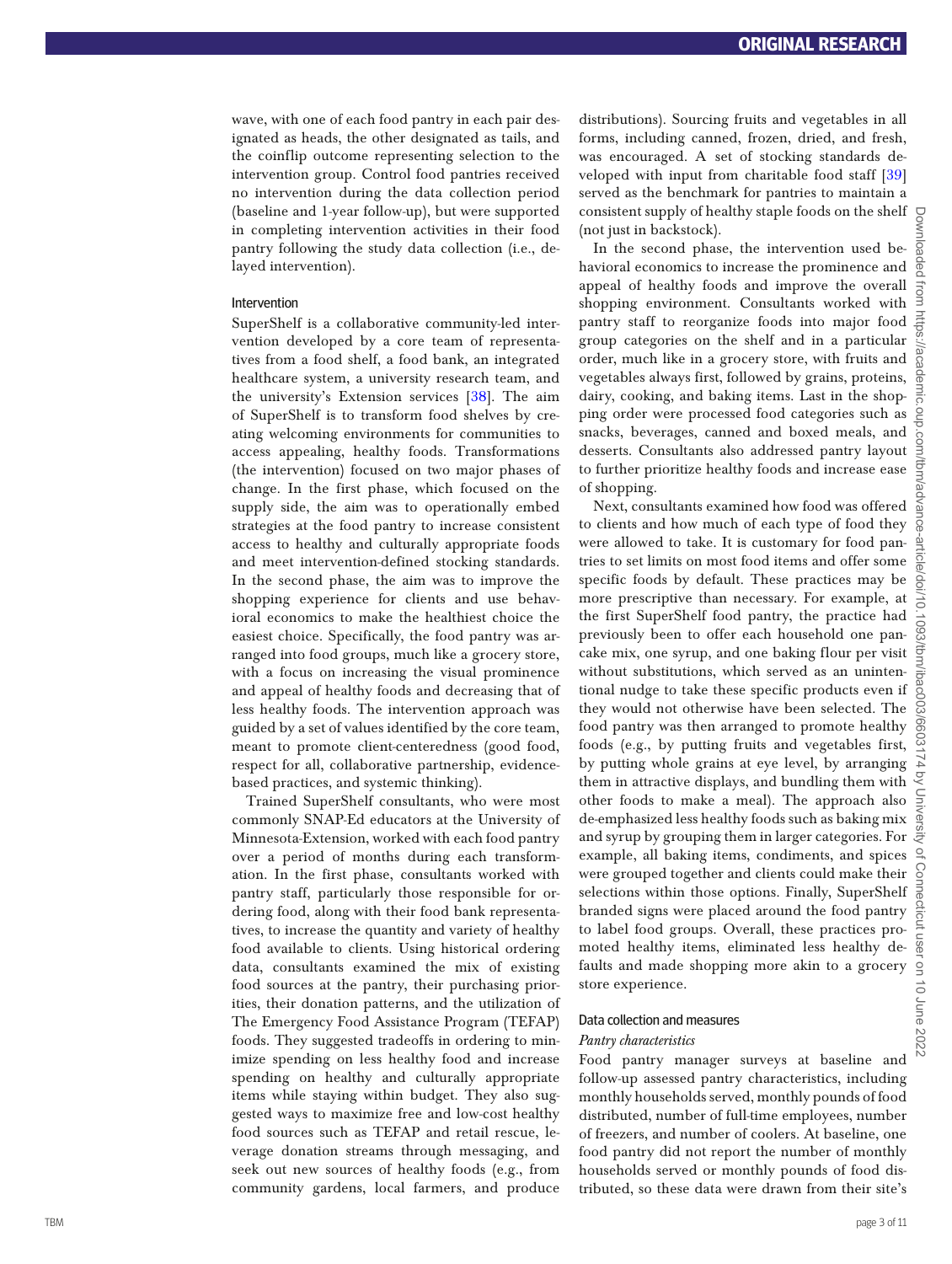application. Food pantry urban/rural status was assigned based on Rural-Urban Commuting Area (RUCA) code classifications [37] 1–4 (more urban) versus 5–10 (more rural). If a different manager completed the survey at follow-up from baseline, the food pantry was considered to have a change in managers.

#### *Intervention fidelity*

The intervention fidelity tool assessed the degree to which components of the intervention were implemented as intended. Fidelity was measured at both intervention and control sites at baseline and follow-up. Measurement at control sites was intended to capture secular changes occurring in the broader charitable food sector. Fidelity was measured using a walkthrough checklist to assess features of the pantry environment. The tool was developed in the study pilot [[3\]](#page-10-2) and was slightly modified for the current study by assigning more points for culturally appropriate foods and fewer points for aesthetics and use of space. The assessment was completed by the study's Community Outreach Coordinator or another study staff. The range of the intervention assessment tool was 0–100 based on the sum of four scores representing core intervention components: (1) aesthetics/use of space (28 points), (2) unhealthy food de-emphasis (21 points), (3) healthy food prominence and appeal (22 points), and (4) stocking standards (29 points). Component scores were coded so that higher scores represent higher fidelity.

#### *Pantry inventory*

Inventory was assessed at baseline and follow-up in intervention and control food pantries. The data collection team took a "snapshot" of all food that was available for clients to choose at their visit in the same week as other study measures were collected. Inventory measures did not include backstock. Assessments were completed when the pantry was closed to clients but stocked as it would be for client shopping. For all products, data collectors recorded the item name, brand, net product weight, exact count of the product, and special nutritional notes on the label (e.g., reduced sodium, reduced fat). Data were obtained from package labels or, for unlabeled items like produce, items were weighed on a scale with the container weight (e.g., bin, cart) subtracted.

Next, data were entered into the Nutrition Data System for Research (NDSR) [40], a computer-based software application maintained by the Nutrition Coordinating Center at the University of Minnesota. NDSR assigns values for 174 nutrient, nutrient ratios, and other food components, and includes over 18,000 foods and over 160,000 food variants. In the current study, foods were searched in NDSR by their exact profile (brand, preparation, form, etc.),

with a generic version or a substitute with similar nutrient profile selected if an exact match could not be found. For processed or prepared foods, if an acceptable substitute could not be found, the food product would be assembled as a recipe of individual ingredients using the nutrition facts label and ingredients list. All foods from the pantry were able to be coded in NDSR using this method.

#### *Healthy Eating Index-2015 scores*

<span id="page-3-1"></span><span id="page-3-0"></span>The Healthy Eating Index (HEI) is an assessment tool developed and evaluated by the National Cancer Institute (NCI) and the U.S. Department of Agriculture (USDA) [[41](#page-10-22)[,42](#page-10-23)]. Its most recent version, HEI-2015, measures the extent to which a set of foods aligns with the 2015–2020 Dietary Guidelines for Americans [43], HEI-2015 scores are comprised of a Total score with a maximum of 100 and 13 subcomponent scores, each with a range of 0–5 or 0–10 [[41](#page-10-22)]. Subcomponents include nine adequacy components (Total Fruits, Whole Fruits, Total Vegetables, Greens and Beans, Whole Grains, Dairy, Total Protein Foods, Seafood and Plant Proteins, and Fatty Acids) and four moderation components (Refined Grains, Sodium, Added Sugars, and Saturated Fats). Scores are generated by deriving ratios of dietary constituents to energy (or, in the case of fatty acids, the ratio of poly- and monounsaturated fatty acids to saturated fatty acids) [\[41\]](#page-10-22). For all subcomponents, higher scores represent higher diet quality.

#### *FAST scores*

<span id="page-3-2"></span>The Food Assortment Scoring Tool (FAST) was designed to be used by food pantry staff and volunteers to track the diet quality of food within the pantry [[44\]](#page-10-24). Food pantries were instructed to sort and weigh all food that was moved onto the shelves and available for clients into 1 of the 13 FAST categories. The FAST data collection occurred over a period of 5 consecutive days that the food pantry was open to clients during the baseline and follow-up evaluation weeks. FAST scores were generated though an Excel Macro-Enabled Workbook, which access user forms, data, and calculation worksheets. Pantry users simply entered the date, occasion and 13 food category weights each day, from which FAST scores were automatically calculated and saved. Food pantry staff and volunteers received a webinar training on the use of this workbook, as well as tools for sorting and weighing foods into the correct categories.

Unlike the HEI, FAST is calculated without requiring uncommon software or detailed nutrition information for each product. FAST scores are generated after sorting and weighing food into categories by multiplying each category's gross weight share by a previously established healthfulness parameter, and summing the categories for a total score (range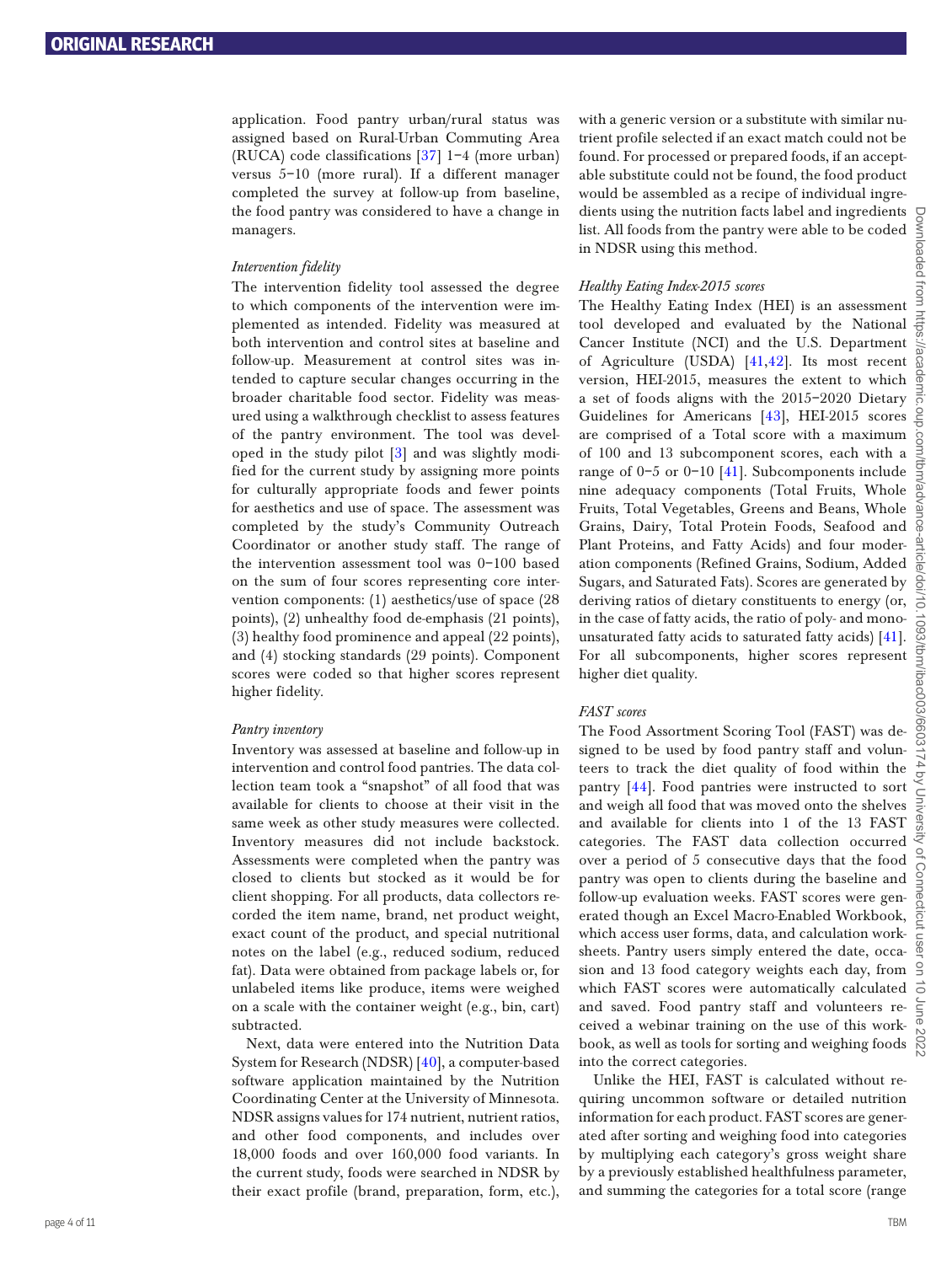| Table 1   Characteristics of intervention and control food pantries participating in the SuperShelf evaluation |                                        |                        |                       |                        |
|----------------------------------------------------------------------------------------------------------------|----------------------------------------|------------------------|-----------------------|------------------------|
|                                                                                                                |                                        | Intervention $(n = 5)$ |                       | Control $(n = 6)$      |
|                                                                                                                | Pre                                    | Post                   | Pre                   | Post                   |
| Monthly household served, mean (min-max)                                                                       | 346 (120-888)                          | 447 (120-900)          | 530 (300-1100)        | 672 (280-1350)         |
| Monthly pounds of food distributed, mean (min-max)                                                             | ,488 (7,653-76,889)<br>$\overline{31}$ | 38,135 (8,973-13,165)  | 29,388 (9,000-47,000) | 35,398 (14,500-53,500) |
| Monthly pounds distributed per household, mean (min-max)                                                       | 89 (51-148)                            | 81 (50-110)            | 59 (30-85)            | 56 (38-72)             |
| Full-time employees, median (min-max)                                                                          | $1(0-1)$                               | $1(0-2)$               | $1(0-3)$              | $2(0-3)$               |
| Number of freezers, median (min-max)                                                                           | $3(2-7)$                               | $3(1-4)$               | $3(2-12)$             | $3(2 - 14)$            |
| Number of coolers, median (min-max)                                                                            | $4(2-5)$                               | $3(1-5)$               | $2.5(1 - 10)$         | $3(2-11)$              |
| Change in food pantry manager from pre to post                                                                 |                                        |                        |                       |                        |
| Yes, N (%)                                                                                                     | ≨                                      | 2 (40.0%)              | $\lessgtr$            | 2(33.3%)               |
| No, N (%)                                                                                                      | $\lessgtr$                             | 3 (60.0%)              | $\lessgtr$            | 4(66.7%)               |
| Food pantry RUCA <sup>ª</sup> Code                                                                             |                                        |                        |                       |                        |
| Urban (RUCA Code $1-4$ ), $N$ (%)                                                                              | 3 (60%)                                | 3 (60%)                | 3 (50%)               | 3 (50%)                |
| Rural (RUCA Code 5-10), N (%)                                                                                  | 2 (40%)                                | 2 (40%)                | 3 (50%)               | 3 (50%)                |
| <sup>a</sup> Rural Urban Community Area Code.                                                                  |                                        |                        |                       |                        |
|                                                                                                                |                                        |                        |                       |                        |
|                                                                                                                |                                        |                        |                       |                        |
| page 5 of 11                                                                                                   |                                        |                        |                       |                        |
|                                                                                                                |                                        |                        |                       |                        |

<span id="page-4-1"></span><span id="page-4-0"></span>

| J                        |
|--------------------------|
|                          |
|                          |
|                          |
|                          |
|                          |
|                          |
|                          |
|                          |
|                          |
|                          |
|                          |
|                          |
| Ì                        |
|                          |
|                          |
|                          |
|                          |
|                          |
|                          |
| l                        |
|                          |
|                          |
|                          |
|                          |
|                          |
|                          |
| ¢                        |
|                          |
|                          |
|                          |
|                          |
|                          |
|                          |
|                          |
|                          |
|                          |
|                          |
|                          |
|                          |
|                          |
| l                        |
|                          |
|                          |
|                          |
|                          |
|                          |
|                          |
|                          |
|                          |
|                          |
|                          |
|                          |
|                          |
|                          |
| i<br>i                   |
|                          |
|                          |
|                          |
|                          |
| l                        |
|                          |
|                          |
|                          |
|                          |
|                          |
| i                        |
|                          |
| ֚֘֝֬                     |
|                          |
|                          |
|                          |
|                          |
| I                        |
|                          |
|                          |
| l                        |
|                          |
|                          |
|                          |
|                          |
| l                        |
|                          |
|                          |
| $\overline{\phantom{a}}$ |
|                          |
|                          |
|                          |
|                          |
|                          |
|                          |
|                          |
|                          |
|                          |
| ī                        |
|                          |
| Ī                        |
|                          |
|                          |
|                          |
| 4<br>ų                   |
| Ü                        |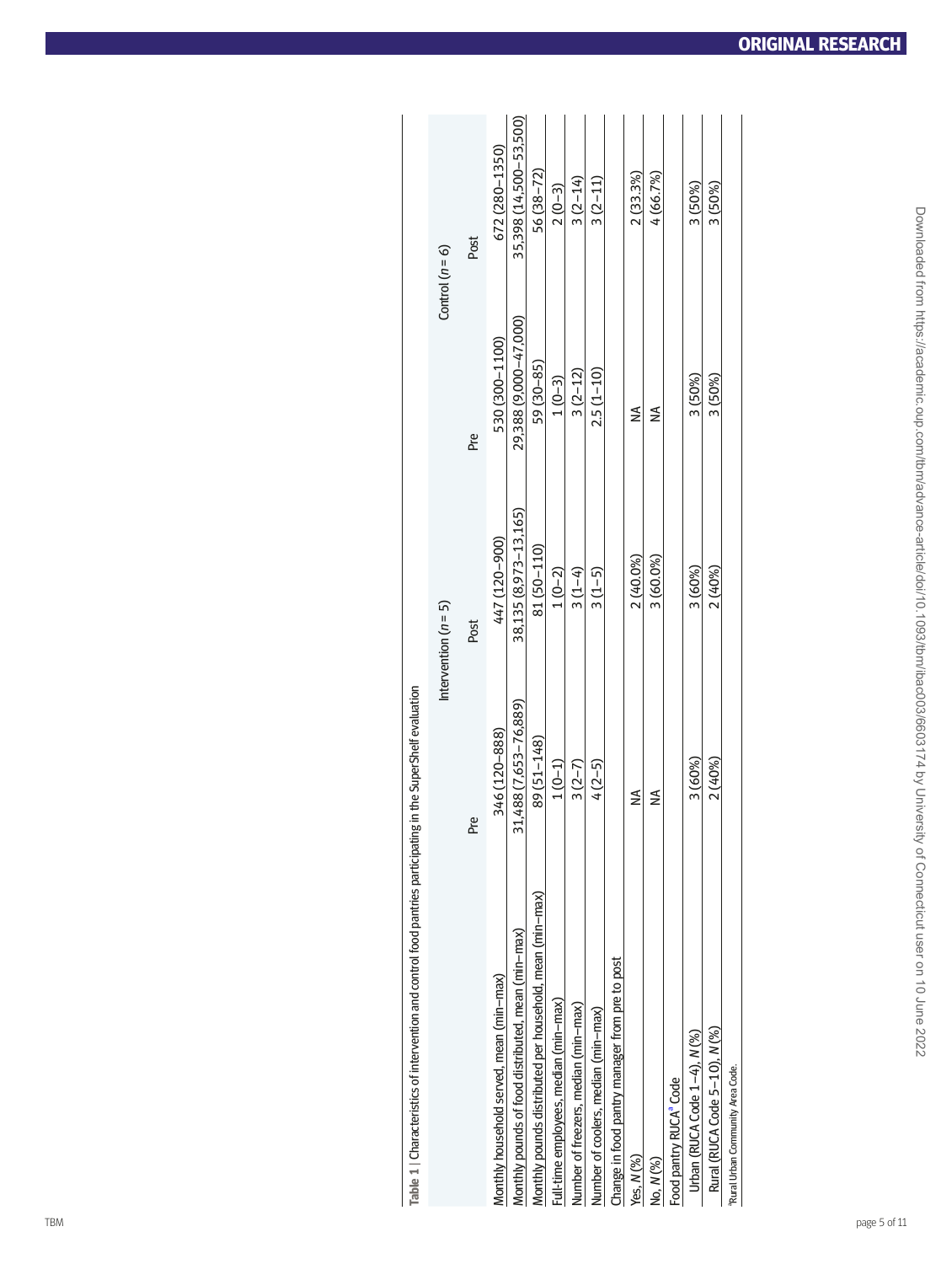0–100). The healthfulness parameters were developed using out-of-sample forecasts with data from a Minnesota food bank [\[45](#page-10-25)]. FAST implementation in Minnesota food pantries has been previously tested, and the correlation between FAST and HEI-2010 scores has been shown to be 0.80 for availability measures at a single time point [[44\]](#page-10-24).

#### Analysis

Statistical analyses were performed in SAS v.9.4 (SAS Institute Inc., Cary, NC). Descriptive statistics (mean or median and standard deviation for continuous variables, frequency and percent for categorical variables) were calculated by intervention arm for baseline and follow-up. To calculate HEI scores, NDSR Intake Properties Totals (file 04) and Serving Count Totals (file 09) output files were used along with the publicly available NCC SAS code and guide for the NCI's "simple HEI scoring algorithm" [46,47] to calculate HEI-2015 total and component scores for pantry inventory. Paired *t*-tests were used to test for statistical significance in change from baseline to follow-up within intervention arms. Twosample *t*-tests were used for differences in change between intervention arms. The larger evaluation study was powered to detect changes in individual food pantry client behavior rather than site-level environment change, thus statistical analyses should be interpreted noting the small sample size for these site-level variables. *p* values were considered statistically significant if  $p < .05$ .

### **RESULTS**

There were no harms or unintended consequences observed in the study.

#### Pantry characteristics

[Table 1](#page-4-1) presents characteristics from 11 food pantries (5 intervention, 6 control) at baseline and follow-up. At baseline, intervention food pantries on average served fewer households per month than control food pantries (342 households per month compared with 530 households), but distributed more food on average (31,487 total monthly pounds compared with 29,387 total pounds). The number of households served and total monthly pounds of food distributed increased moderately from baseline to follow-up in both intervention arms. At baseline, food pantries in both arms had a median of 1 full-time employee; this stayed the same at follow-up for intervention food pantries and increased to 2 at follow-up for control sites. Food pantries in both arms had a median of 3 freezers, which did not change from baseline to follow-up. The median number of freezers was 4 at baseline in the intervention pantries and 3 at follow-up; it was 2.5 at baseline in the control group and 3 at follow-up. During the study period, two intervention and two control pantries had changes in their managers. Three pantries in each of the intervention

<span id="page-5-0"></span>and control groups were located areas with RUCA codes 1–4, and the remaining pantries were located in areas with RUCA codes 5–10.

#### Fidelity scores

Average total and subcomponent fidelity scores at baseline and follow-up are presented in [Table 2](#page-6-0) by intervention arm. Average total fidelity scores in the intervention group increased from baseline  $a$ to follow-up from 57.9 to 91.1 compared with the control group where fidelity scores decreased from 56.9 to 53.2. The difference between intervention arms was statistically significant (*p* < .001). For three fidelity components (aesthetics/use of space, healthy food promotion, and unhealthy food de-emphasis), the intervention group had an increase in scores and the control group had a decrease in scores that was statistically significant between arms. For the stocking standards subcomponent, scores increased in both in the intervention and control group, with no statistically significant difference  $(p = .59)$ .

Changes in fidelity for individual food pantries are presented in [Fig. 1.](#page-8-0) In the intervention group, each total score and subcomponent score increased from baseline to follow-up, except for the site with the highest stocking standards score at baseline, which decreased two points at follow-up. Changes in total and subcomponent scores in the control group were mixed.

#### Food pantry HEI-2015 scores

Average total HEI-2015 and subcomponent scores at baseline and follow-up are presented in [Table 2](#page-6-0) by intervention arm. Average total HEI-2015 scores increased in the intervention group by 6.3 points and in the control group they increased 1.7 points, but this difference was not statistically significant  $(p = .56)$ . Changes in HEI-2015 subcomponents are presented in a radar plot in [Fig. 2](#page-7-0) by intervention arm. In the intervention food pantries, no changes were statistically significant, but changes from baseline to follow-up were positive for the Greens and Beans, Added Sugars, Saturated Fats, Total Vegetables, Whole Grains, Whole Fruits, Total Fruits, and Refined Grains subcomponents. In the control food pantries, change from baseline to follow-up was statistically significant and positive for the Refined Grains subcomponent (*p* < .001), but was not statistically significant between the intervention and control groups. In the control food pantries, changes from baseline to follow-up were positive  $\mathbb{R}$ but not statistically significant for the Saturated Fats, Whole Grains, Whole Fruits, Total Fruits, Sodium, and Refined Grains subcomponents.

#### FAST scores

Average FAST scores at baseline and follow-up are presented in [Table 2](#page-6-0) by intervention arm. FAST scores increased in the intervention group from 59.6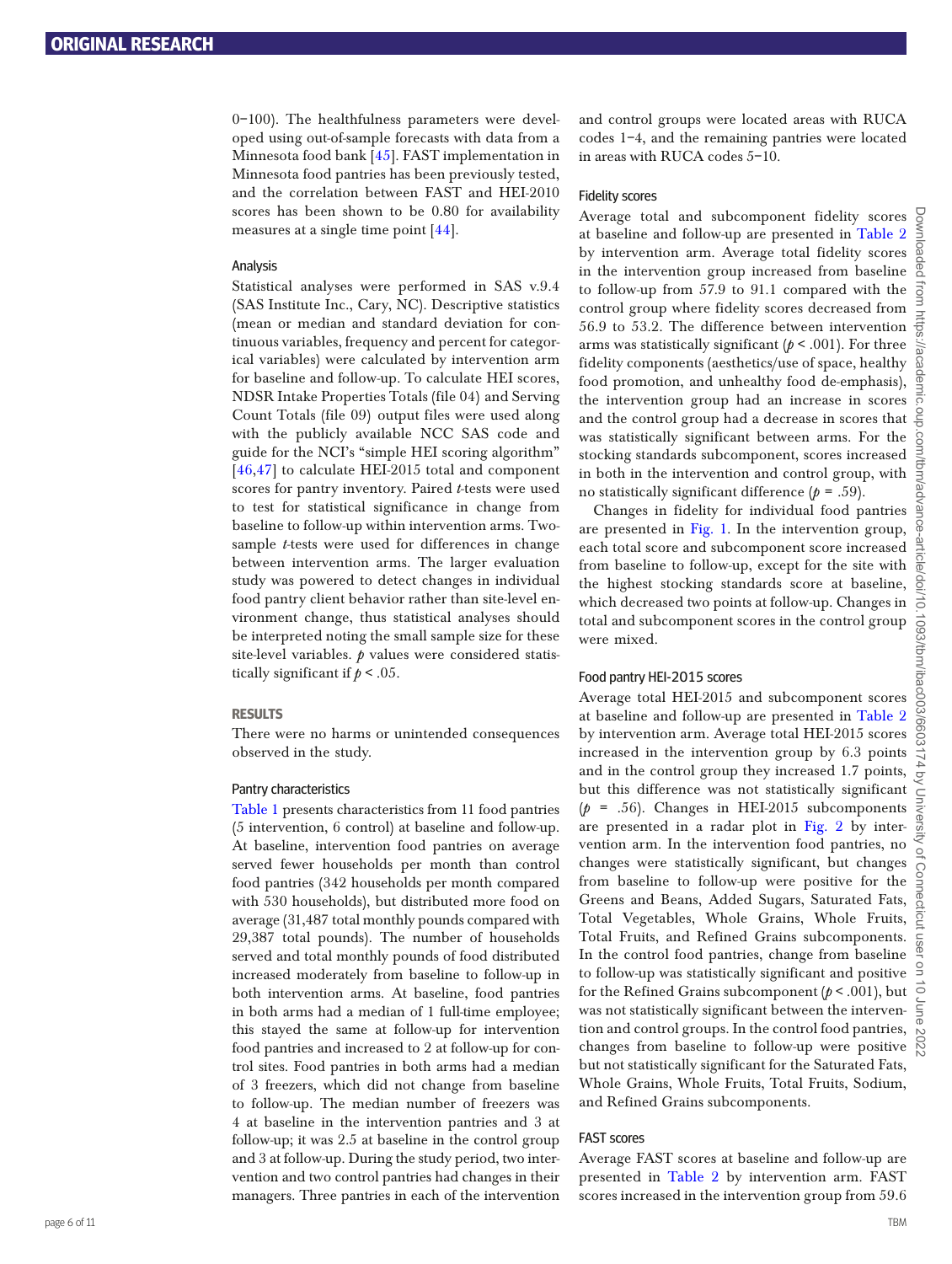| Table 2   Change in intervention fidelity scores, Healthy Eating Index-2015 (HEI-2015) scores, and Food Assortment Scoring Tool (FAST) scores in the SuperShelf Intervention |                 |                        |                             |                  |                   |                             |                                       |
|------------------------------------------------------------------------------------------------------------------------------------------------------------------------------|-----------------|------------------------|-----------------------------|------------------|-------------------|-----------------------------|---------------------------------------|
|                                                                                                                                                                              |                 | Intervention $(n = 5)$ |                             |                  | Control $(n = 6)$ |                             |                                       |
|                                                                                                                                                                              | Mean(SD)<br>Pre | Mean (SD)<br>Post      | p-value for pre-post change | Mean (SD)<br>Pre | Mean (SD)<br>Post | p-value for pre-post change | p-value for difference in mean change |
| Total fidelity score (0-100)                                                                                                                                                 | 57.9 (5.3)      | 91.1 (4.4)             | 001                         | 56.9 (11.6)      | 53.1 (11.2)       | 36                          | 0.001                                 |
| Aesthetics/use of space (0-28)                                                                                                                                               | 13.3 (2.0)      | 25.9 (1.4)             | 001                         | 13.8(1.3)        | 12.0 (2.4)        | $\ddot{1}$                  | 40.001                                |
| Healthy food promotion (0-21)                                                                                                                                                | 11.4(2.5)       | 18.6 (0.9)             | .003                        | 12.3(2.2)        | 11.2 (4.0)        | 48                          | 0.002                                 |
| Unhealthy food de-emphasis (0-22)                                                                                                                                            | 11.2(1.8)       | 19.8 (1.8)             | 0.001                       | 15.5(4.2)        | 11.3 (4.1)        | $\ddot{.}19$                | 0.003                                 |
| Stocking standards (0-29)                                                                                                                                                    | 22.0 (3.0)      | 26.8 (1.8)             | 60                          | 15.3 (6.7)       | 18.7 (5.7)        | $\ddot{12}$                 | 0.59                                  |
| Total HEI-2015 (0-100)                                                                                                                                                       | 67.2 (3.5)      | 73.5 (5.0)             | 5.                          | 63.2(4.9)        | 64.8 (15.1)       | $\overline{81}$             | 0.56                                  |
| Total vegetables (0-5)                                                                                                                                                       | 4.2(0.8)        | 4.3 (1.0)              | 94                          | 4.1 (1.4)        | 3.7(1.7)          | 72                          | 0.74                                  |
| Greens and beans $(0-5)$                                                                                                                                                     | 4.7 (0.5)       | 4.9 (0.2)              | $\ddot{=}$                  | 4.6 (1.1)        | 4.3(1.4)          | .74                         | 0.57                                  |
| Total fruits $(0-5)$                                                                                                                                                         | 1.9(0.6)        | 2.7(1.2)               | 22                          | 1.6(0.9)         | 2.3(1.5)          | 25                          | 0.88                                  |
| Whole fruits $(0-5)$                                                                                                                                                         | 3.0(0.9)        | 4.1 (0.6)              | 08                          | 2.8(1.4)         | 3.4(1.4)          | 43                          | 0.57                                  |
| Whole grains $(0-10)$                                                                                                                                                        | 7.4(2.2)        | 9.7 (0.5)              | 08                          | 4.6 (1.9)        | 4.0(2.4)          | .62                         | 0.10                                  |
| Dairy (0-10)                                                                                                                                                                 | 3.0(1.4)        | 2.3(1.0)               | 25                          | 2.9(1.6)         | 4.1 (3.1)         | 51                          | 0.33                                  |
| Total protein foods (0-5)                                                                                                                                                    | 5.0 (0)         | 5.0 (0)                | Not estimated <sup>®</sup>  | 5.0(0)           | 4.0 (1.7)         | $\overline{21}$             | 0.21                                  |
| Seafood and plant proteins (0-5)                                                                                                                                             | 5.0 (0)         | 5.0(0)                 | Not estimated <sup>a</sup>  | 5.0(0)           | 4.5(1.3)          | 36                          | 0.36                                  |
| Fatty acids (0-10)                                                                                                                                                           | 8.5 (1.5)       | 7.6 (3.4)              | 51                          | 8.4(2.1)         | 5.8 (4.7)         | 26                          | 0.53                                  |
| Sodium (0-10)                                                                                                                                                                | 3.8 (2.6)       | 2.8(2.6)               | 63                          | 4.5(3.3)         | 5.6 (3.9)         | 45                          | 0.38                                  |
| Refined grains (0-10)                                                                                                                                                        | 3.4(3.2)        | 6.7 (2.2)              | 5.                          | 1.3(1.7)         | 7.7(1.5)          | (00)                        | 0.07                                  |
| Added sugars (0-10)                                                                                                                                                          | 8.8 (0.6)       | 9.0(1.1)               | $\ddot{\circ}$              | 9.1(1.3)         | 9.8 (0.4)         | $\ddot{ }$                  | 0.30                                  |
| Saturated fats (0-10)                                                                                                                                                        | 8.5(1.4)        | 9.4(0.7)               | $\ddot{34}$                 | 9.2(1.3)         | 5.7(4.6)          | $\ddot{16}$                 | 0.12                                  |
| FAST score (0-100)                                                                                                                                                           | 59.6 (2.1)      | 63.6 (2.3)             | 08                          | 62.6 (5.4)       | 60.4(2.5)         | $\frac{6}{1}$               | 0.02                                  |

<span id="page-6-1"></span><span id="page-6-0"></span>

Downloaded from https://academic.oup.com/tbm/advance-article/doi/10.11093/tbm/ibac003/6603174 by University of Connecticut user on 10 June 2022 Downloaded from https://academic.oup.com/tbm/advance-article/doi/10.1093/tbm/ibac003/6603174 by University of Connecticut user on 10 June 2022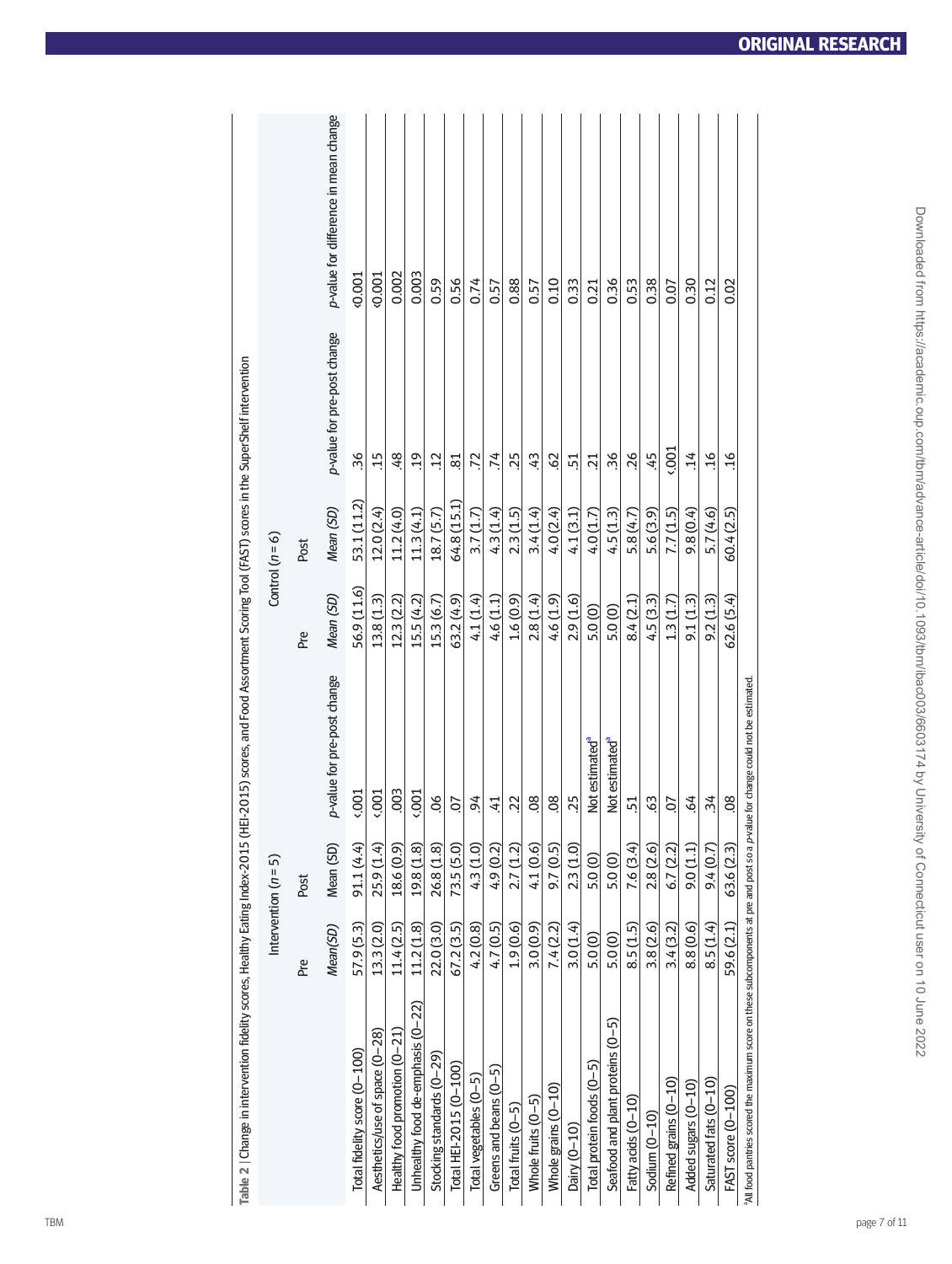

**Fig. 1** | Baseline (pre) to follow-up (post) change in fdelity total and subcomponent scores in 11 Minnesota food pantries randomized to intervention (I) and control (C) conditions in the SuperShelf evaluation.



<span id="page-7-0"></span>**Fig. 2** | Radar plot depicting baseline (pre) and follow-up (post) percent of the maximum possible score for each Healthy Eating Index-2015 subcomponent in intervention ( $n = 5$ ) and control ( $n = 6$ ) food pantries, based on food pantry inventory measures in the SuperShelf evaluation.

to 63.3 compared with the control group, whereas average FAST scores declined from 62.6 to 60.4. The difference between intervention arms was statistically significant  $(p < .02)$ .

#### **DISCUSSION**

In the current study, the SuperShelf intervention was successfully implemented in food pantries randomized to the intervention group, as measured by change in fidelity scores and compared with a control group. Increases in aesthetics/use of space, healthy food promotion, unhealthy food de-emphasis, and stocking standards were consistently observed in the food pantries with baseline and follow-up assessments. This was an improvement from the previous pilot study, where one out of two sites transforming encountered implementation challenges [[3\]](#page-10-2). As the pilot study was conducted, SuperShelf methods were formalized through investment in a Community Outreach Coordinator and multiple trainings to build capacity among consultants. SuperShelf was also programmatically

integrated into University of Minnesota-Extension SNAP-Ed [48]. SuperShelf transformations have now become widespread in Minnesota; between and 2013 and 2020, 40 food pantries completed transformations using Supershelf methods [49]. Although COVID-19 temporarily disrupted the momentum of the work, food pantry staff sustained their interest, and transformations are currently underway in nearly a dozen food pantries.

Although the intervention was implemented as intended and HEI-2015 scores of the food inventory increased moderately in the intervention arm, there were no statistically significant increases in there were no statistically significant increases in  $\frac{60}{100}$ <br>HEI-2015 scores above the control group. When  $\frac{60}{100}$ considering changes in HEI subcomponent scores, results are broadly congruent with the intervention activities; the largest improvements were in subcomponents that were emphasized in the intervention, including Fruits and Vegetables, and Whole and Refined Grains; by contrast, Sodium, Dairy, and Fatty Acid Ratio subcomponent scores decreased in the intervention arm, and these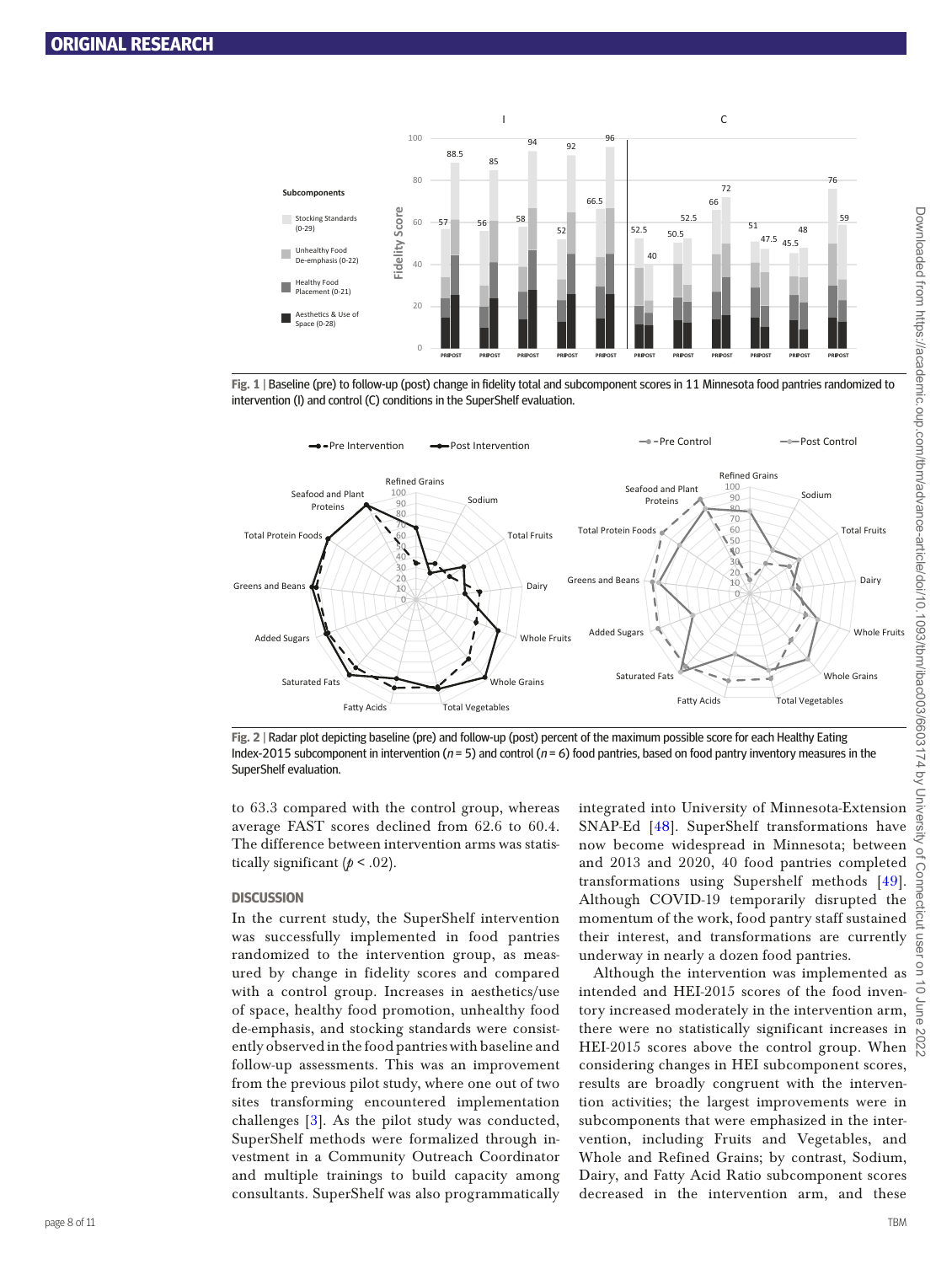subcomponents were not specifically emphasized in the intervention.

<span id="page-8-0"></span>FAST scores, which measure nutritional quality in the food that moves through the pantry over 5 days, demonstrated improvement compared with the control group. Intervention changes in HEI-2015 scores and FAST scores were similar in magnitude, but FAST scores had notably smaller standard de viations. The inventory measure on which the HEI score was based had two major limitations com pared with the FAST measure. First, the inventory measure was a "snapshot" measure of all food on the shelf available to clients on a single day at base line and follow-up. Although food pantries were in structed to stock their pantry as it would be at the beginning of a day when clients visited, inventory will naturally vary day to day, depending on factors such as how recently a pantry received food from a food bank or gleaned food from local donors. It is possible that inventory measures reflect unusually high or low amounts of certain food groups (e.g., less perishable food if a typical grocery delivery was delayed). In contrast, the FAST measured all food stocked on the shelf over a period of 5 days, which decreases the likelihood that data reflect an unusual assortment of food. Second, inventory at a food pantry may be a measure with considerable lag com pared with the FAST. Nonperishables may remain on the shelf for extended periods of time—perhaps *especially* if they are not appealing or promoted by the pantry—and so inventory may be a relatively poor reflection what is being currently stocked by staff or selected by clients. The FAST, in contrast, may be a better indicator of the food that is currently in high demand at the pantry. As has been discussed in previous studies, multifaceted nutritional quality assessments can be useful in the unique context of the food pantry [[22\]](#page-10-11).

Secular changes in food pantry organizational practices were evident in the current study; across the intervention arms, food pantries served more households and distributed more total pounds of food in the follow-up period compared with base line. This trend is consistent with other data suggesting that food pantry use has steadily increased each year in Minnesota [50]. Secular changes in food sourcing may also account for some of the changes in nutritional quality observed in both intervention arms. Additional research is needed to understand how the nutritional quality of food pantry sources is changing over time, and whether changes are concentrated in food sourced from food banks, donations, or federal commodity foods, such as The Emergency Food Assistance Program (TEFAP) [51].

<span id="page-8-3"></span>Efforts to improve the charitable food system food supply have been gaining momentum across the United States [14 ,[52](#page-10-26) [–54\]](#page-10-27). For example, guide lines for healthy food in the charitable food system <span id="page-8-2"></span><span id="page-8-1"></span>were recently created by an expert panel [\[52\]](#page-10-26), and systems for charitable food agencies to rank foods based on these guidelines are being widely adopted and evaluated  $[21,25]$  $[21,25]$  $[21,25]$ . Guidelines for donations from retailers and distributors have also recently emerged as an additional tool for pantries  $\bigcup_{n=1}^{\infty}$ <br>[\[54\]](#page-10-27). The SuperShelf intervention aligns well with  $\leq$ these other emerging tools to maximize the avail ability of healthy food in this sector, and could  $\frac{6}{9}$ be tested as multilevel interventions in future evaluations. Elements of the SuperShelf approach that might particularly enhance nutrition guide line toolkits include its focus on client-centered practices, the individualized technical assistance provided by consultants during implementation, and the focus on aesthetic changes, which may motivate food pantry decision-makers to make changes.

Rapid changes transformed the charitable food system in the midst of the COVID-19 pandemic, and questions remain about how interventions like SuperShelf might be adopted or adapted in the post-pandemic era. For example, through the American Rescue Plan Act, increased USDA in vestment in TEFAP will provide an enhanced stream of nutritious food to the system from local and regional farmers in the coming years, including fresh fruits and vegetables [13]; inter including fresh fruits and vegetables  $[13]$ ; intervalsions like SuperShelf that promote new food  $\frac{60}{60}$ sourcing are needed to effectively distribute these foods and maximize the effectiveness of federal in vestments. On the other hand, the COVID-19 pan demic yielded potential setbacks in implementing transformational changes in this sector. For ex ample, choice-based food shopping experiences were scaled back, as nearly all food pantries  $\overrightarrow{a}$ offered prepacked bags to mitigate risk, and pan tries struggled to cope with increased demand and supply chain challenges [\[55\]](#page-10-30). It remains to be seen how food pantries will operate following this pro longed period of uncertainty.

<span id="page-8-4"></span>Several limitations of this study should be acknowledged. This was an analysis of sec ondary, environment-level outcomes in a grouprandomized study that was terminated early due to the COVID-19 pandemic. Power to detect changes  $\frac{5}{9}$ between arms was limited by the small number of food pantries in each arm. It is also possible that  $\frac{1}{x}$ high baseline scores on some fidelity and HEI subcomponents yielded a ceiling effect so that it  $\vec{\theta}$ was not possible to observe positive changes in  $\frac{8}{60}$ scores. In particular, HEI subcomponents Seafood and Plant Protein, Total Protein, and Greens and Beans were above 90% of the maximum possible score at baseline; along with natural day-to-day variation of inventory and stocking within food pantries, it may have been especially difficult to capture improvements in these subcomponents and, therefore, in Total HEI scores.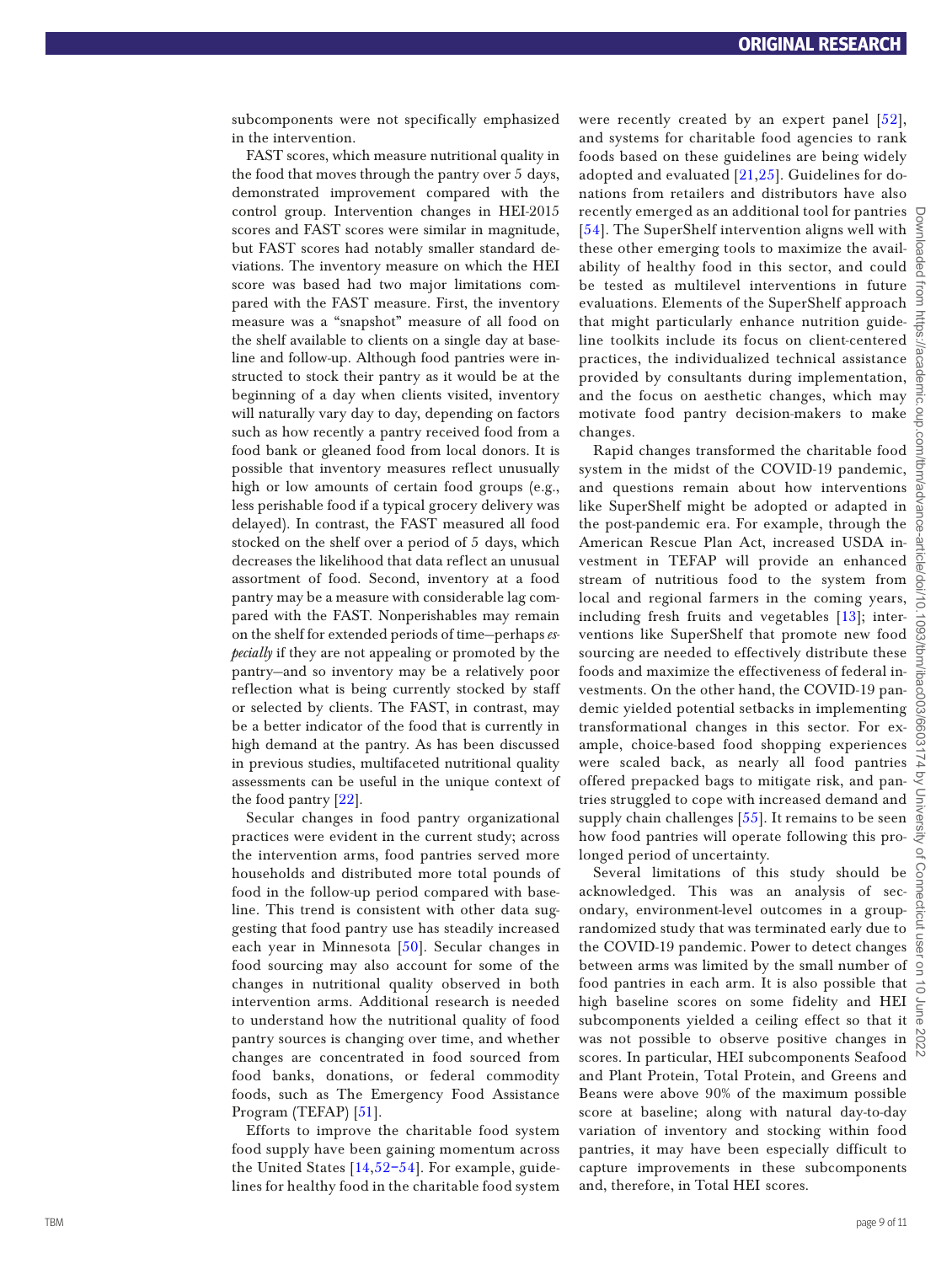Overall, the study results demonstrated that the SuperShelf was implemented with measurable changes to aesthetics/use of space, healthy food promotion, unhealthy food de-emphasis, and meeting stocking standards for healthy food. There was evidence of modest improvement in some indicators of nutritional quality. Although improvements in inventory were mostly not statistically significant compared with the control group, this may be explained by the rapid secular changes in the broader charitable food sector, the small number of pantries in each arm of the study, and limitations associated with the inventory measure. The components of SuperShelf align with other client-centered and nutrition-focused initiatives that are being rapidly adopted across the United States; additional research is warranted to explore layers of interventions in this setting, particularly those that address food systems-level changes. Additional planned analyses will look at whether, beyond being well-implemented, client experiences using the food pantry and dietary behaviors changed as a result of these successful changes in food pantries.

Acknowledgments This research was supported by the National Institute of Heart, Lung, and Blood Institute of the National Institutes of Health (C.C, 1R01HL136640); NIH grant UL1TR000114 from the National Center for Advancing Translational Sciences (NCATS) supported data management. The content is solely the responsibility of the authors and does not necessarily represent the official views of the National Institutes of Health.

#### Compliance with Ethical Standards

#### Confict of Interest: None declared.

Primary Data: Findings reported have not been previously published and this manuscript is not being simultaneously submitted elsewhere. Data have not been previously reported elsewhere. The authors have full control of all primary data and agree to allow the Journal to review data if requested.

Ethical Approval: All procedures performed in studies involving human participants were in accordance with the ethical standards of the institutional and/or national research committee and with the 1964 Helsinki declaration and its later amendments or comparable ethical standards. This article does not contain any studies with animals performed by any of the authors.

Informed Consent: Informed consent was obtained from all individual participants included in the study.

#### Transparency statements

- The study was pre-registered at [https://clinicaltrials.gov/ct2/show/](https://clinicaltrials.gov/ct2/show/NCT03421106) [NCT03421106.](https://clinicaltrials.gov/ct2/show/NCT03421106)
- The analysis plan was not formally pre-registered.
- De-identifed data from this study are not available in a public archive. De-identifed data from this study will be made available (as allowable according to institutional IRB standards) by emailing the corresponding author.
- Analytic code used to conduct the analyses presented in this study are not available in a public archive.
- They may be available by emailing the corresponding author.
- Some of the materials used to conduct the study are presented in a public archive: [www.supershelfmn.org](https://www.supershelfmn.org).

#### **References**

- 1. [Martin](#page-0-6) KS. Reinventing Food Banks and Pantries: New Tools to End Hunger. Washington: Island Press; 2021.
- 2. [Coleman-Jensen](#page-0-7) A, Rabbitt MP, Gregory Ca, Singh A. Household Food Security in the United States in 2020–2021. [http://www.ers.usda.gov/](http://www.ers.usda.gov/publications/pub-details/?pubid=102075) [publications/pub-details/?pubid=102075](http://www.ers.usda.gov/publications/pub-details/?pubid=102075) (accessed September 13, 2021).
- 3. Caspi [CE, Canterbury](#page-0-8) M, Carlson S, et al. A behavioural economics approach to improving healthy food selection among food pantry clients. Public Health Nutr. 2019; 22(12): 2303–2313.
- 4. Wright BN, Tooze JA, Bailey RL, et al. Dietary quality and usual intake of underconsumed nutrients and related food groups difer by food security status for rural, Midwestern Food Pantry Clients. J Acad Nutr Diet. 2020; 120(9): 1457–1468.
- 5. Liu [Y, Desmond](#page-0-9) NE, Wright BN, Bailey RL, Dong T, Craig BA, Eicher-[Miller](#page-0-9) HA. Nutritional contributions of food pantries and other sources to the diets of rural, Midwestern food pantry users in the USA. Br J Nutr. 2021;125(8):891–901. Doi:[10.1017/S0007114520003372](https://doi.org/10.1017/S0007114520003372).
- 6. Wright [BN, Bailey](#page-0-8) RL, Craig BA, et al. Daily dietary intake patterns improve after visiting a food pantry among good-Insecure Rural Midwestern Adults. Nutrients. 2018;10(5):583. Doi:[10.3390/nu10050583](https://doi.org/10.3390/nu10050583).
- 7. Caspi CE, Davey [C, Barsness](#page-0-10) CB, et al. Needs and preferences among food pantry clients. Prev Chronic Dis. 2021; 18: E29. Doi:[10.5888/](https://doi.org/10.5888/pcd18.200531) [pcd18.200531.](https://doi.org/10.5888/pcd18.200531)
- 8. Liu Y, Zhang Y, Remley [DT, Eicher-Miller](#page-0-11) HA. Frequency of food pantry use is associated with diet quality among Indiana Food Pantry Clients. J Acad Nutr Diet. 2019; 119(10): 1703–1712.
- 9. Caspi [CE, Davey](#page-0-12) C, Nelson TF, et al. Disparities persist in nutrition policies and practices in Minnesota secondary schools. J Acad Nutr Diet. 2015; 115(3): 419–425.e3.
- 10. Seligman HK, Laraia [BA, Kushel](#page-0-13) MB. Food insecurity is associated with chronic disease among low-income NHANES participants. J Nutr. 2010; 140(2): 304–310.
- 11. Seligman HK, Bindman AB, Vittinghof E, Kanaya AM, Kushel MB. Food insecurity is associated with diabetes mellitus: results from the National Health Examination and Nutrition Examination Survey (NHANES) 1999- 2002. J Gen Intern Med 2007; 22(7): 1018–1023. Doi: [10.1007/](https://doi.org/10.1007/s11606-007-0192-6) [s11606-007-0192-6](https://doi.org/10.1007/s11606-007-0192-6).
- 12. [Eicher-Miller](#page-0-13) HA. A review of the food security, diet and health outcomes of food pantry clients and the potential for their improvement through food pantry interventions in the United States. Physiol Behav. 2020; 220: 112871. Doi:[10.1016/j.physbeh.2020.112871.](https://doi.org/10.1016/j.physbeh.2020.112871)
- 13. US Department of Agriculture. USDA to Invest \$1 Billion to Purchase Healthy Food for Food Insecure Americans and Build Food Bank Capacity 2021. [https://www.usda.gov/media/press-releases/2021/06/04/usda](https://www.usda.gov/media/press-releases/2021/06/04/usda-invest-1-billion-purchase-healthy-food-food-insecure-americans)[invest-1-billion-purchase-healthy-food-food-insecure-americans](https://www.usda.gov/media/press-releases/2021/06/04/usda-invest-1-billion-purchase-healthy-food-food-insecure-americans) (accessed June 17, 2021).
- 14. Foodshare Institute For Hunger Research & Solutions 2021. http://site [foodshare.org/site/PageServer?pagename=institute](http://site.foodshare.org/site/PageServer?pagename=institute) (accessed August 27, 2021).
- 15. Feeding America. The Impact of the Coronavirus on Food Insecurity in 2020 & 2021 2021.
- 16. Stluka S, Moore [L, Eicher-Miller](#page-0-14) HA, et al. Voices for food: methodologies for implementing a multi-state community-based intervention in rural, high poverty communities. BMC Public Health. 2018; 18(1): 1055.
- 17. Wilson NLW, Just [DR, Swigert](#page-1-0) J, Wansink B. Food pantry selection solutions: A randomized controlled trial in client-choice food pantries to nudge clients to targeted foods. J Public Health Oxf Engl. 2017; 39(2):366–372. Doi:[10.1093/pubmed/fdw043](https://doi.org/10.1093/pubmed/fdw043).
- 18. An R, Wang J, Liu J, Shen J, Loehmer [E, McCafrey](#page-1-1) J. A systematic review of food pantry-based interventions in the USA. Public Health Nutr. 2019; 22(9):1704–1716. Doi: [10.1017/S1368980019000144](https://doi.org/10.1017/S1368980019000144).
- 19. Martin KS, Wu R, Wolff M, Colantonio AG, Grady I, A novel food pantry program: Food security, self-sufficiency, and diet-quality outcomes. Am J Prev Med. 2013; 45(5): 569–575.
- 20. Seligman HK, Lyles C, Marshall MB, et al. A pilot food bank intervention featuring diabetes-appropriate food improved glycemic control among clients in three states. Health Aff (Millwood). 2015; 34(11): 1956–1963.
- 21. Stowers K, Martin K, Read M, McCabe [M, Cornelius](#page-8-1) T, Wolf M, et al. Supporting Wellness at Pantries (SWAP): changes to inventory in six food pantries over one year. J Public Health 2020. Doi: 10.1007/ s10389-020-01350-8.
- 22. Byker Shanks C, Webber E, Larison [L, Wytcherley](#page-0-14) B. The translational implications of applying multiple measures to evaluate the nutrient quality of the food supply: A case study of two food pantries in Montana. Transl Behav Med. 2020; 10(6): 1367–1381.
- 23. Byker Shanks C, Banna [J, Serrano](#page-1-2) EL. Food waste in the National School Lunch Program 1978–2015: A systematic review. J Acad Nutr Diet. 2017; 117(11): 1792–1807.
- 24. Feeding America, Choice Pantry Nudge Toolkit, n.d., Available at: [https://](https://hungerandhealth.feedingamerica.org/resource/choice-pantry-nudge-toolkit/) [hungerandhealth.feedingamerica.org/resource/choice-pantry-nudge-toolkit/](https://hungerandhealth.feedingamerica.org/resource/choice-pantry-nudge-toolkit/)

Devriloaded